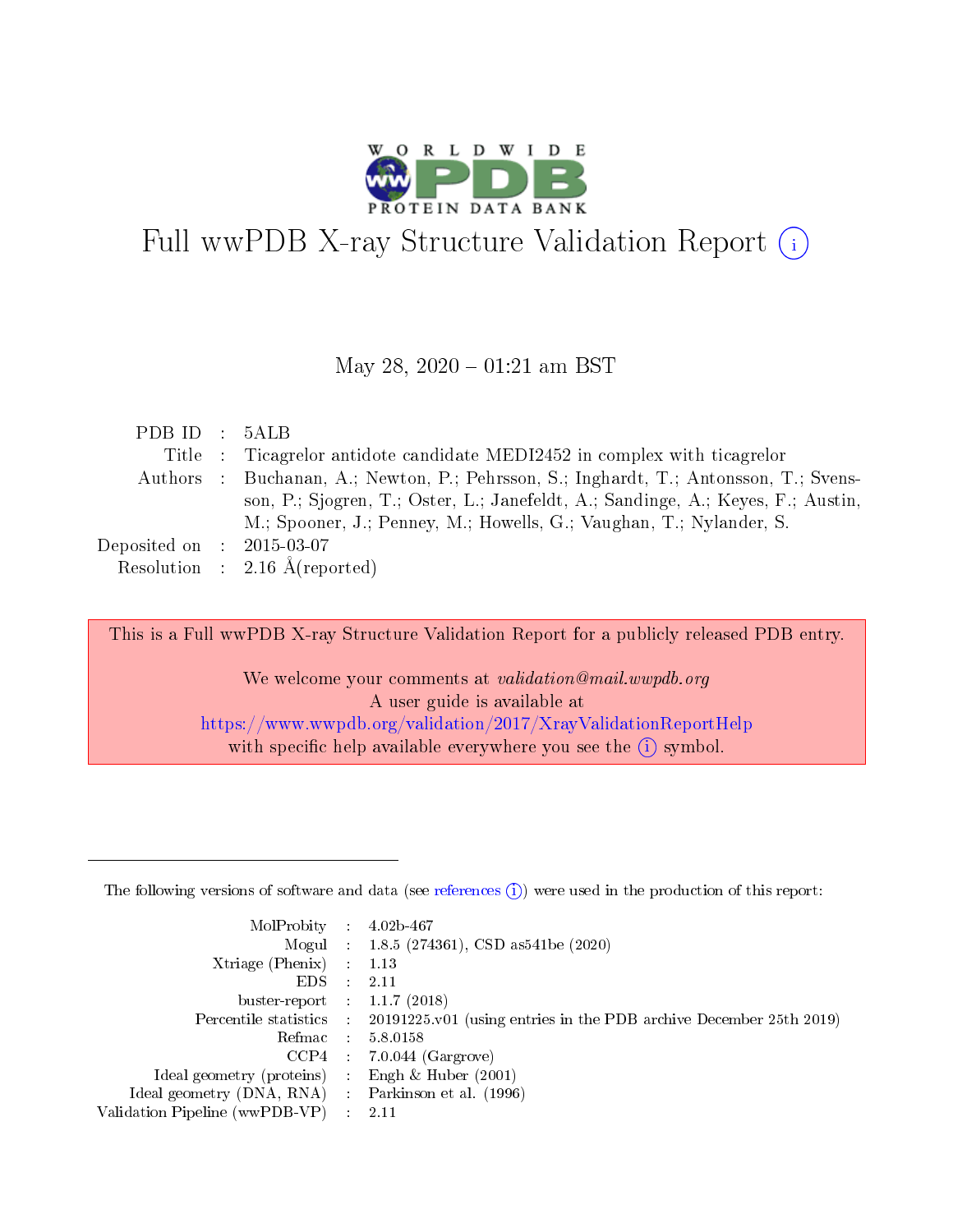# 1 [O](https://www.wwpdb.org/validation/2017/XrayValidationReportHelp#overall_quality)verall quality at a glance  $(i)$

The following experimental techniques were used to determine the structure: X-RAY DIFFRACTION

The reported resolution of this entry is 2.16 Å.

Percentile scores (ranging between 0-100) for global validation metrics of the entry are shown in the following graphic. The table shows the number of entries on which the scores are based.



| Metric                | Whole archive<br>$(\#\text{Entries})$ | Similar resolution<br>$(\#\text{Entries},\,\text{resolution}\,\,\text{range}(\textup{\AA}))$ |
|-----------------------|---------------------------------------|----------------------------------------------------------------------------------------------|
| $R_{free}$            | 130704                                | $1479(2.16-2.16)$                                                                            |
| Clashscore            | 141614                                | $1585(2.16-2.16)$                                                                            |
| Ramachandran outliers | 138981                                | $1560(2.16-2.16)$                                                                            |
| Sidechain outliers    | 138945                                | $1559(2.16-2.16)$                                                                            |
| RSRZ outliers         | 127900                                | $1456(2.16-2.16)$                                                                            |

The table below summarises the geometric issues observed across the polymeric chains and their fit to the electron density. The red, orange, yellow and green segments on the lower bar indicate the fraction of residues that contain outliers for  $>=3, 2, 1$  and 0 types of geometric quality criteria respectively. A grey segment represents the fraction of residues that are not modelled. The numeric value for each fraction is indicated below the corresponding segment, with a dot representing fractions <=5% The upper red bar (where present) indicates the fraction of residues that have poor fit to the electron density. The numeric value is given above the bar.

| Mol | Chain | ' Length | Quality of chain |     |                       |
|-----|-------|----------|------------------|-----|-----------------------|
|     |       | 234      | $\%$<br>83%      | 13% | $\cdot$ $\cdot$       |
|     |       | 91 R     | $2\%$<br>80%     | 16% | $\bullet\quad\bullet$ |

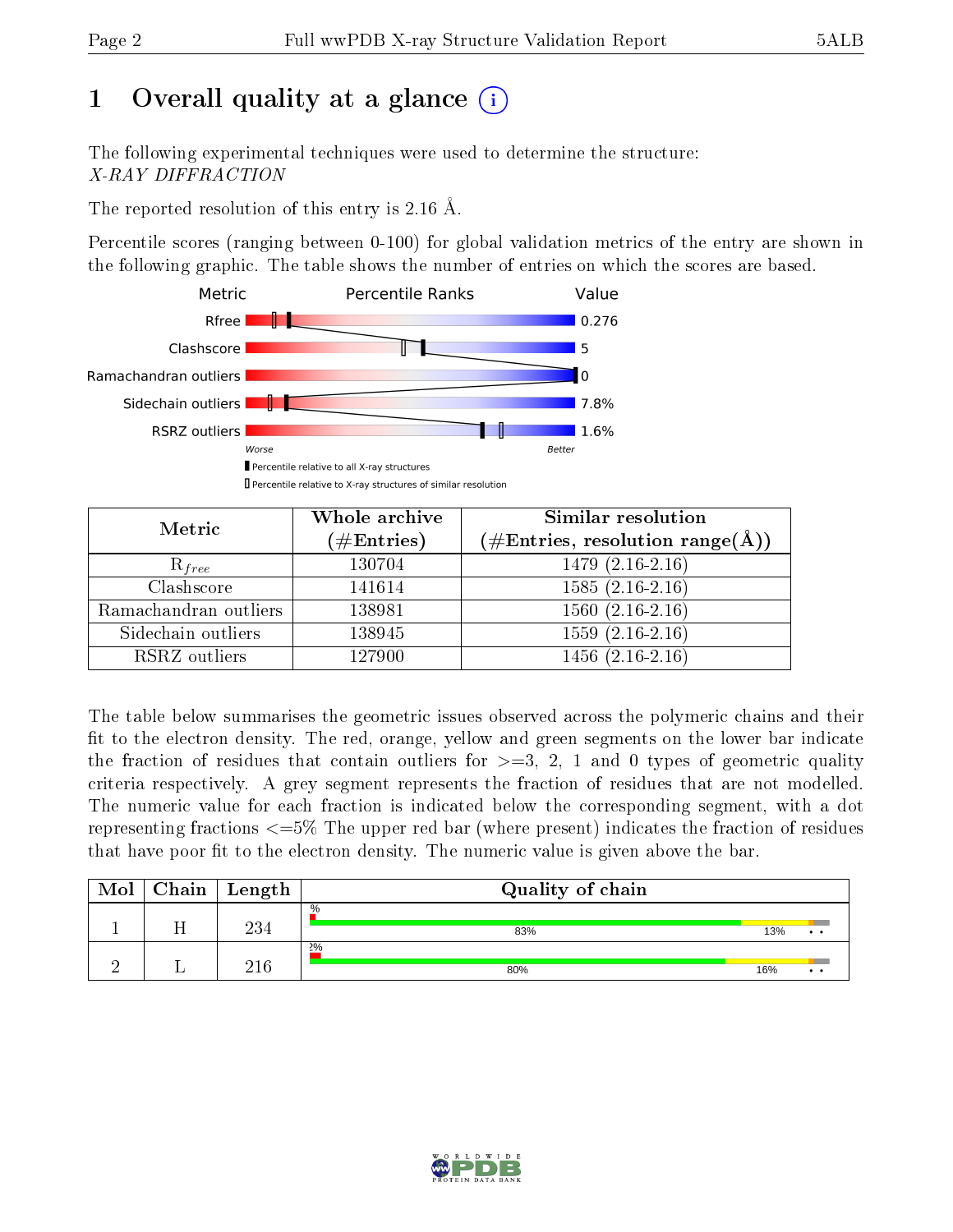# 2 Entry composition (i)

There are 4 unique types of molecules in this entry. The entry contains 3382 atoms, of which 0 are hydrogens and 0 are deuteriums.

In the tables below, the ZeroOcc column contains the number of atoms modelled with zero occupancy, the AltConf column contains the number of residues with at least one atom in alternate conformation and the Trace column contains the number of residues modelled with at most 2 atoms.

• Molecule 1 is a protein called MEDI2452 HEAVY CHAIN.

| Mol | Chain | $\perp$ Residues | Atoms                |      |     | $\rm{ZeroOcc}$   $\rm{AltConf}$   $\rm{Trace}$ |  |  |  |
|-----|-------|------------------|----------------------|------|-----|------------------------------------------------|--|--|--|
|     | . .   | 228              | <b>Total</b><br>1689 | 1065 | 283 | 335                                            |  |  |  |

• Molecule 2 is a protein called MEDI2452 LIGHT CHAIN.

| Mol | $\cap$ hain | Residues |              |     | $\rm{Atoms}$ |  | ZeroOcc | $\mid$ AltConf $\mid$ Trace $\mid$ |  |
|-----|-------------|----------|--------------|-----|--------------|--|---------|------------------------------------|--|
|     |             | 210      | Tota<br>1559 | 980 | 261          |  |         |                                    |  |
|     |             |          |              |     |              |  |         |                                    |  |

• Molecule 3 is Ticagrelor (three-letter code: TIQ) (formula:  $C_{23}H_{28}F_2N_6O_4S$ ).



| Mol | Chain   Residues $\frac{1}{2}$ | Atoms             |        |  |  | $ZeroOcc \mid AltConf \mid$ |  |  |
|-----|--------------------------------|-------------------|--------|--|--|-----------------------------|--|--|
|     |                                | Total C F N<br>36 | 23 2 6 |  |  |                             |  |  |

• Molecule 4 is water.

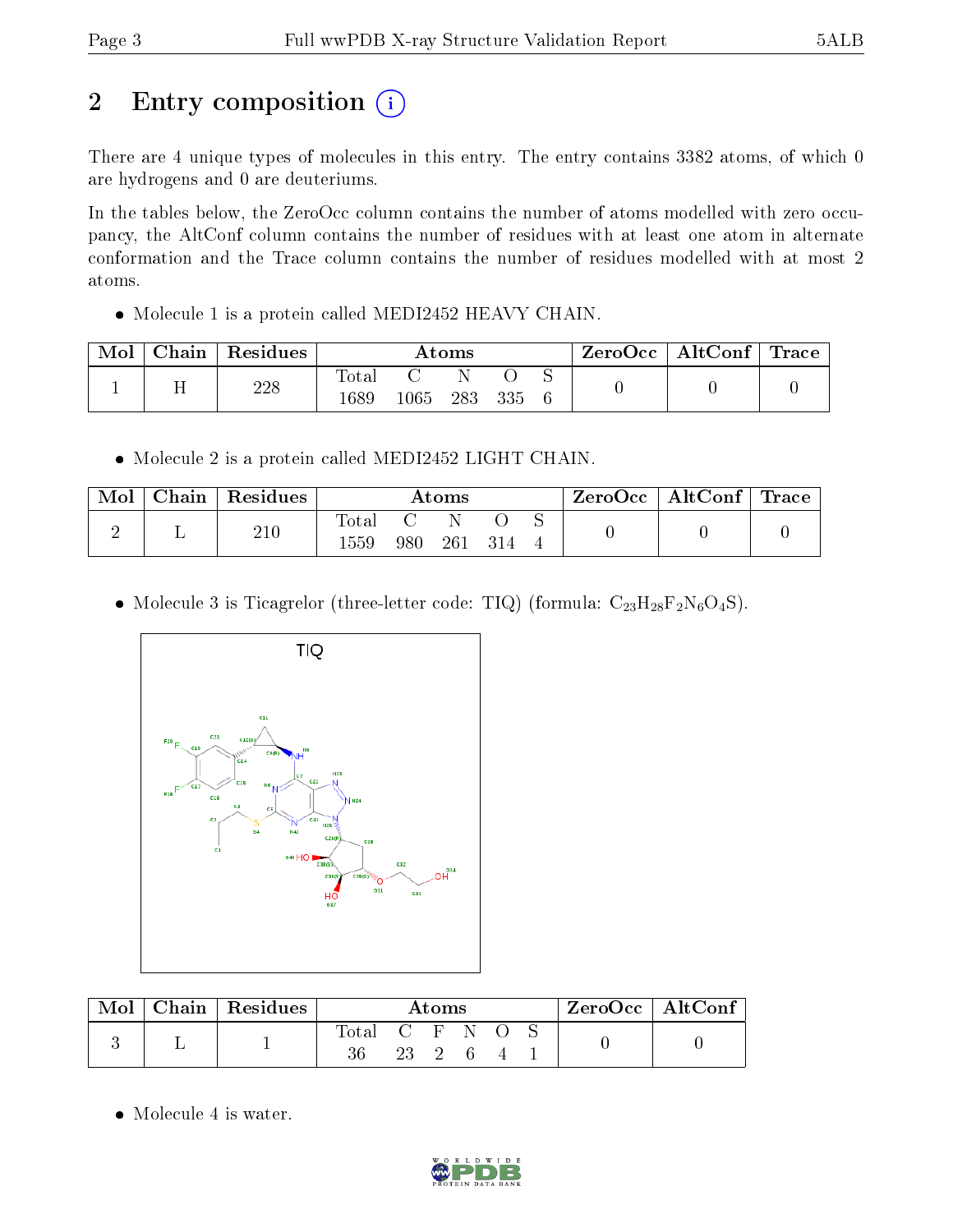|  | $Mol$   Chain   Residues | Atoms               | $ZeroOcc \   \ AltConf \  $ |
|--|--------------------------|---------------------|-----------------------------|
|  |                          | Total O<br>69<br>69 |                             |
|  | 29                       | Total O<br>29<br>29 |                             |

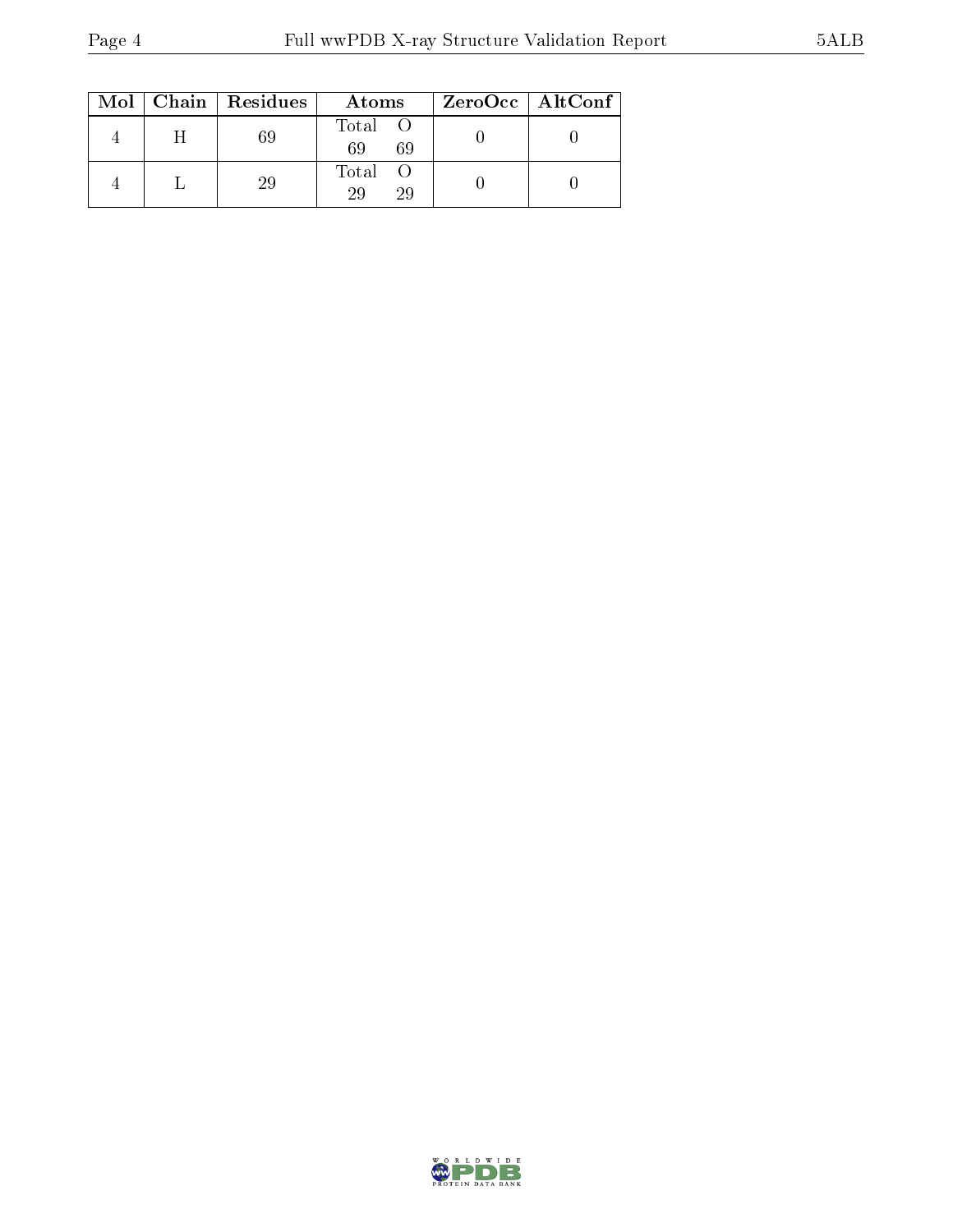# 3 Residue-property plots  $(i)$

These plots are drawn for all protein, RNA and DNA chains in the entry. The first graphic for a chain summarises the proportions of the various outlier classes displayed in the second graphic. The second graphic shows the sequence view annotated by issues in geometry and electron density. Residues are color-coded according to the number of geometric quality criteria for which they contain at least one outlier: green  $= 0$ , yellow  $= 1$ , orange  $= 2$  and red  $= 3$  or more. A red dot above a residue indicates a poor fit to the electron density (RSRZ  $> 2$ ). Stretches of 2 or more consecutive residues without any outlier are shown as a green connector. Residues present in the sample, but not in the model, are shown in grey.



• Molecule 1: MEDI2452 HEAVY CHAIN

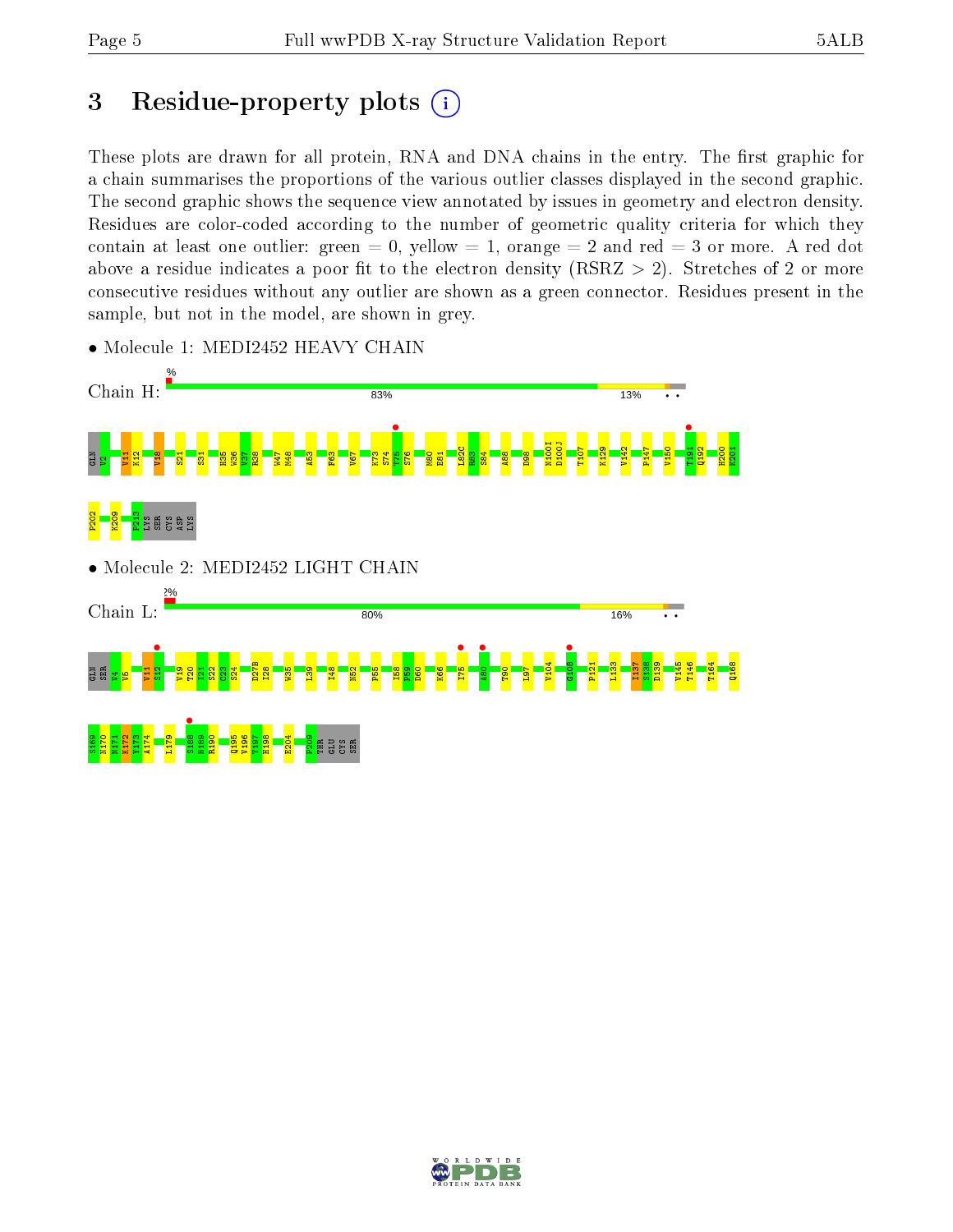## 4 Data and refinement statistics  $(i)$

| Property                                                         | Value                                              | Source     |
|------------------------------------------------------------------|----------------------------------------------------|------------|
| Space group                                                      | P 21 21 2                                          | Depositor  |
| Cell constants                                                   | 69.31Å 173.49Å 42.58Å                              | Depositor  |
| a, b, c, $\alpha$ , $\beta$ , $\gamma$                           | $90.00^{\circ}$<br>$90.00^{\circ}$ $90.00^{\circ}$ |            |
| Resolution $(A)$                                                 | 41.00<br>$-2.16$                                   | Depositor  |
|                                                                  | $38.22 - 2.16$                                     | <b>EDS</b> |
| $\%$ Data completeness                                           | 99.9 (41.00-2.16)                                  | Depositor  |
| (in resolution range)                                            | 99.9 (38.22-2.16)                                  | <b>EDS</b> |
| $R_{merge}$                                                      | 0.10                                               | Depositor  |
| $\mathrm{R}_{sym}$                                               | (Not available)                                    | Depositor  |
| $\langle I/\sigma(I) \rangle^{-1}$                               | $2.29$ (at $2.16\text{\AA}$ )                      | Xtriage    |
| Refinement program                                               | <b>BUSTER 2.11.6</b>                               | Depositor  |
|                                                                  | $0.214$ , $0.259$                                  | Depositor  |
| $R, R_{free}$                                                    | 0.232,<br>0.276                                    | DCC        |
| $R_{free}$ test set                                              | 1391 reflections $(4.89\%)$                        | wwPDB-VP   |
| Wilson B-factor $(A^2)$                                          | 41.6                                               | Xtriage    |
| Anisotropy                                                       | 0.308                                              | Xtriage    |
| Bulk solvent $k_{sol}(\text{e}/\text{A}^3), B_{sol}(\text{A}^2)$ | $0.33$ , 37.9                                      | <b>EDS</b> |
| $L$ -test for twinning <sup>2</sup>                              | $< L >$ = 0.41, $< L2 >$ = 0.23                    | Xtriage    |
| Estimated twinning fraction                                      | No twinning to report.                             | Xtriage    |
| $\overline{F_o}, \overline{F_c}$ correlation                     | 0.93                                               | <b>EDS</b> |
| Total number of atoms                                            | 3382                                               | wwPDB-VP   |
| Average B, all atoms $(A^2)$                                     | 44.0                                               | wwPDB-VP   |

Xtriage's analysis on translational NCS is as follows: The largest off-origin peak in the Patterson function is  $4.61\%$  of the height of the origin peak. No significant pseudotranslation is detected.

<sup>&</sup>lt;sup>2</sup>Theoretical values of  $\langle |L| \rangle$ ,  $\langle L^2 \rangle$  for acentric reflections are 0.5, 0.333 respectively for untwinned datasets, and 0.375, 0.2 for perfectly twinned datasets.



<span id="page-5-1"></span><span id="page-5-0"></span><sup>1</sup> Intensities estimated from amplitudes.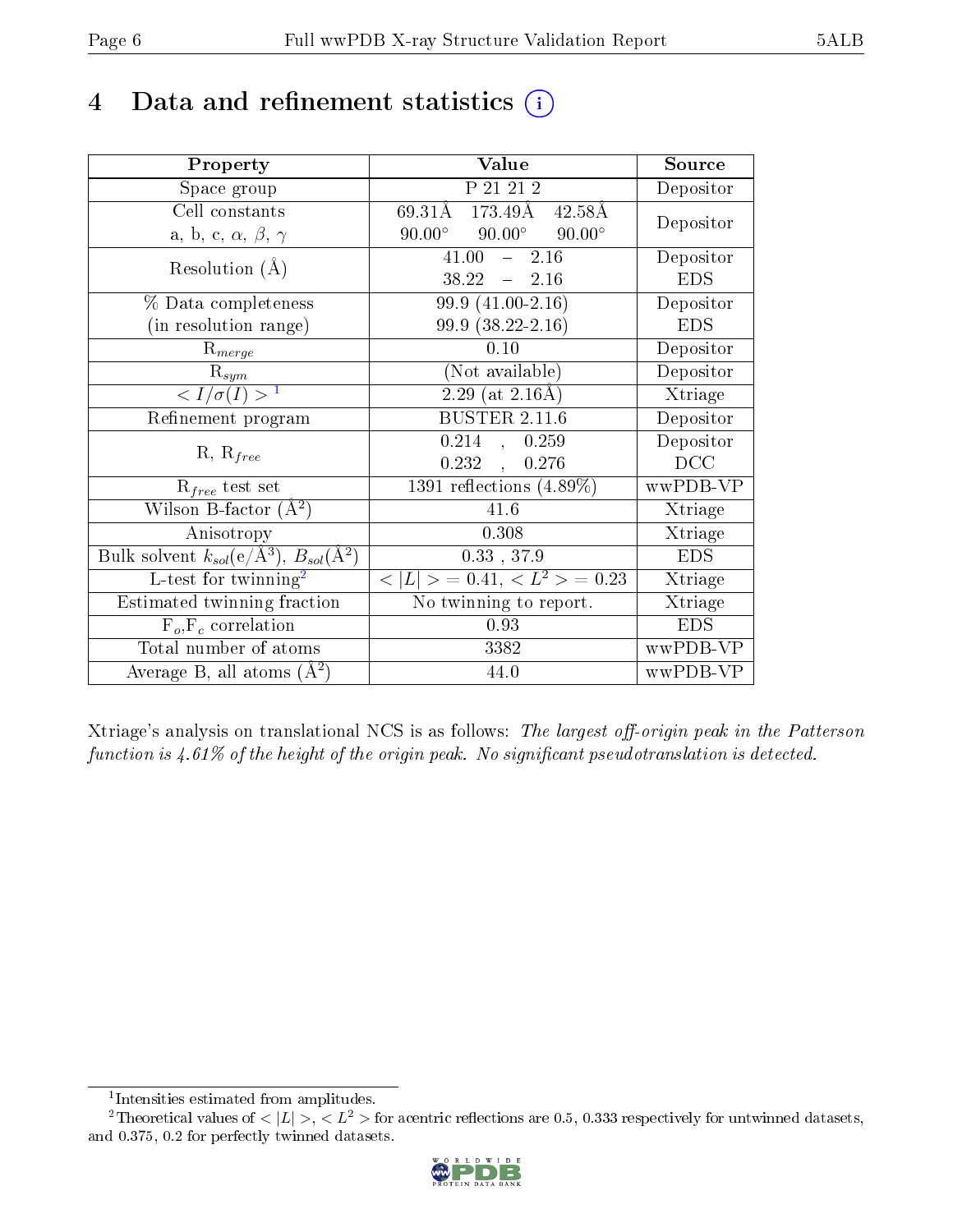# 5 Model quality  $(i)$

### 5.1 Standard geometry  $(i)$

Bond lengths and bond angles in the following residue types are not validated in this section: TIQ

The Z score for a bond length (or angle) is the number of standard deviations the observed value is removed from the expected value. A bond length (or angle) with  $|Z| > 5$  is considered an outlier worth inspection. RMSZ is the root-mean-square of all Z scores of the bond lengths (or angles).

| Mol | Chain |             | Bond lengths | Bond angles |                    |  |
|-----|-------|-------------|--------------|-------------|--------------------|--|
|     |       | <b>RMSZ</b> | $\ Z\  > 5$  | RMSZ        | $\# Z  > 5$        |  |
|     | H     | 0.51        | 0/1733       | 0.76        | $1/2365$ $(0.0\%)$ |  |
| 2   |       | 0.49        | 0/1598       | 0.73        | 0/2185             |  |
| AĦ  | АH    | 0.50        | 0/3331       | 0.74        | $(4550 (0.0\%)$    |  |

There are no bond length outliers.

All (1) bond angle outliers are listed below:

|  |  |                          | $\vert$ Mol $\vert$ Chain $\vert$ Res $\vert$ Type $\vert$ Atoms $\vert$ Z $\vert$ Observed( <sup>o</sup> ) $\vert$ Ideal( <sup>o</sup> ) |          |
|--|--|--------------------------|-------------------------------------------------------------------------------------------------------------------------------------------|----------|
|  |  | 74   SER   C-N-CA   5.78 | -136-14-                                                                                                                                  | - 121.70 |

There are no chirality outliers.

There are no planarity outliers.

#### 5.2 Too-close contacts (i)

In the following table, the Non-H and H(model) columns list the number of non-hydrogen atoms and hydrogen atoms in the chain respectively. The H(added) column lists the number of hydrogen atoms added and optimized by MolProbity. The Clashes column lists the number of clashes within the asymmetric unit, whereas Symm-Clashes lists symmetry related clashes.

|  |      |      |    | Mol   Chain   Non-H   H(model)   H(added)   Clashes   Symm-Clashes |
|--|------|------|----|--------------------------------------------------------------------|
|  | 1689 | 1632 | 22 |                                                                    |
|  | 1559 | 1520 |    |                                                                    |
|  | 36   | 97   |    |                                                                    |
|  | 69   |      |    |                                                                    |
|  | 29   |      |    |                                                                    |
|  | 3382 | 3179 |    |                                                                    |

The all-atom clashscore is defined as the number of clashes found per 1000 atoms (including

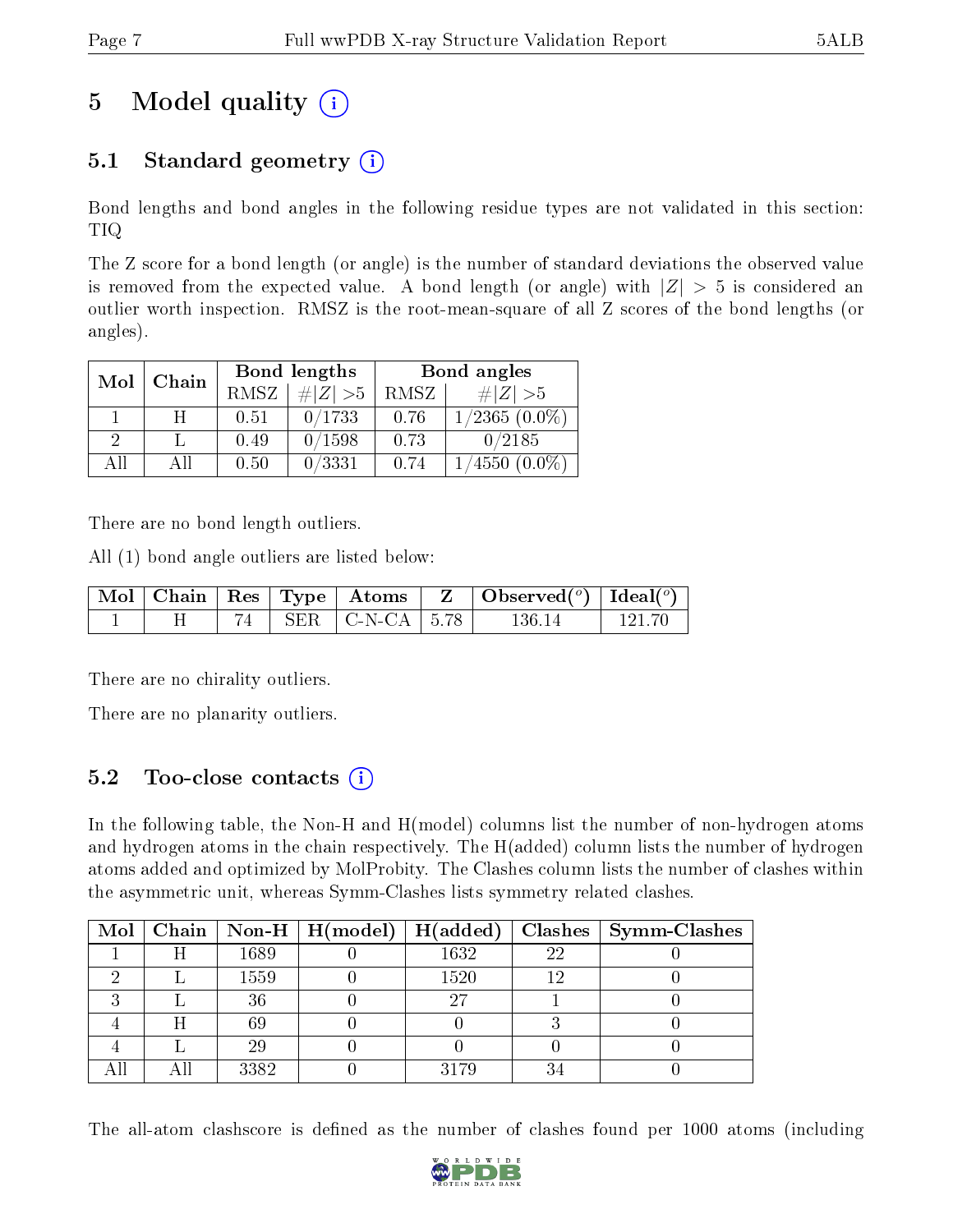hydrogen atoms). The all-atom clashscore for this structure is 5.

All (34) close contacts within the same asymmetric unit are listed below, sorted by their clash magnitude.

| Atom-1                        | Atom-2                                   | Interatomic    | Clash           |
|-------------------------------|------------------------------------------|----------------|-----------------|
|                               |                                          | distance $(A)$ | overlap $(\AA)$ |
| 1:H:38:ARG:HB2                | 4:H:2018:HOH:O                           | 1.60           | 0.99            |
| 2:L:168:GLN:HE21              | 2:L:174:ALA:HB2                          | 1.31           | 0.95            |
| 1:H:35:HIS:HD2                | $1:$ H $:47:$ TRP $:$ HE $1$             | 1.13           | 0.94            |
| 1:H:35:HIS:CD2                | $1:$ H $:47:$ TRP $:$ HE $1$             | 2.03           | 0.68            |
| 2:L:195:GLN:HG2               | 2:L:204:GLU:HG3                          | 1.75           | 0.68            |
| 1: H:88: ALA:HB3              | 4:H:2018:HOH:O                           | 1.95           | 0.67            |
| 1:H:12:LYS:HG3                | 1:H:18:VAL:H <sub>G13</sub>              | 1.78           | 0.65            |
| $1:$ H $:63:$ PHE $:$ HB $3$  | $1:$ H:67:VAL:CG2                        | 2.28           | 0.63            |
| 2:L:137:ILE:HD12              | 2:L:196:VAL:HG21                         | 1.80           | 0.62            |
| 1: H:88: ALA: CB              | 4:H:2018:HOH:O                           | 2.49           | 0.61            |
| 1:H:63:PHE:HB3                | $1:$ H:67:VAL:HG23                       | 1.85           | 0.59            |
| $1:$ H $:18:$ VAL $:$ H $G22$ | $1: H:82(C):$ LEU:HD11                   | 1.84           | 0.59            |
| 1:H:147:PRO:O                 | $1: H:200:H\overline{IS:H}\overline{E1}$ | 1.91           | 0.54            |
| 1:H:11:VAL:HG22               | 1: H: 147: PRO: HD3                      | 1.90           | 0.54            |
| $1:$ H $:36:$ TRP $:$ CE2     | $1:$ H $:80:$ MET $:$ HB $2$             | 2.43           | 0.54            |
| 2:L:170:ASN:OD1               | 2:L:172:LYS:HB2                          | 2.09           | 0.53            |
| 1:H:142:VAL:HG11              | 1:H:150:VAL:HG11                         | 1.91           | 0.53            |
| 1: H: 100(J): ASP: HB3        | 3:L:1210:TIQ:H8                          | 1.74           | 0.53            |
| 1:H:38:ARG:HB3                | $1:$ H:48:MET:HE1                        | 1.92           | 0.50            |
| 2:L:35:TRP:HB2                | 2:L:48:ILE:HB                            | 1.94           | 0.49            |
| 2:L:139:ASP:H                 | 2:L:168:GLN:HE22                         | 1.61           | 0.48            |
| 2:L:133:LEU:HD12              | 2:L:179:LEU:HD23                         | 1.96           | 0.48            |
| 1:H:12:LYS:HG3                | $1:$ H $:18:$ VAL $:CG1$                 | 2.44           | 0.48            |
| $1:$ H $:$ 63:PHE:HB3         | $1:$ H $:67:$ VAL $:$ H $G21$            | 1.97           | 0.47            |
| 2: L: 11: VAL: HG12           | 2:L:104:VAL:HG22                         | 1.97           | 0.47            |
| 2:L:5:VAL:HG13                | 2:L:28:ILE:HD11                          | 1.97           | 0.46            |
| 2:L:145:VAL:HG12              | 2:L:198:HIS:HB2                          | 1.98           | 0.46            |
| $1:$ H $:53:$ ALA:HA          | 1:H:73:LYS:HE3                           | 1.99           | 0.45            |
| 1:H:18:VAL:O                  | 1:H:81:GLU:HA                            | 2.18           | 0.44            |
| 2: L: 121: PRO: HD3           | 2:L:133:LEU:HD23                         | 2.01           | 0.42            |
| 1:H:147:PRO:HD2               | 1:H:202:PRO:CB                           | 2.50           | 0.41            |
| 1:H:35:HIS:HD2                | $1:$ H $:47:$ TRP $:$ NE1                | 1.95           | 0.41            |
| $1:$ H $:31:$ SER $:$ HB $2$  | $1:$ H:98:ASP:OD1                        | 2.20           | 0.41            |
| 2:L:55:PRO:HD2                | 2:L:58:ILE:HG13                          | 2.02           | 0.41            |

There are no symmetry-related clashes.

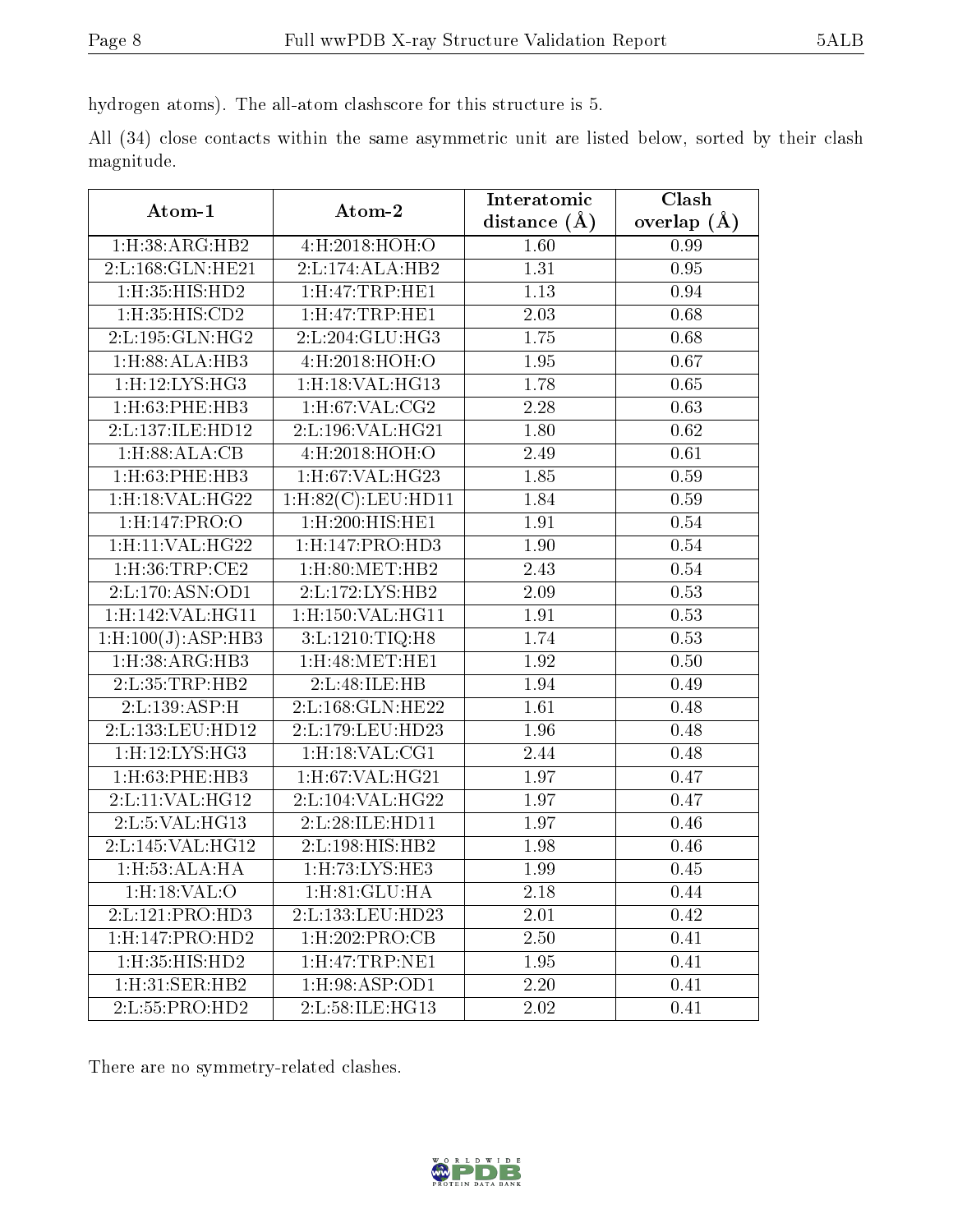### 5.3 Torsion angles (i)

#### 5.3.1 Protein backbone  $(i)$

In the following table, the Percentiles column shows the percent Ramachandran outliers of the chain as a percentile score with respect to all X-ray entries followed by that with respect to entries of similar resolution.

The Analysed column shows the number of residues for which the backbone conformation was analysed, and the total number of residues.

| Mol | Chain | Analysed                     | Favoured    | Allowed   | Outliers |         | Percentiles |
|-----|-------|------------------------------|-------------|-----------|----------|---------|-------------|
|     | H     | $226/234(97\%)$   217 (96\%) |             | 9(4%)     |          | 100 100 |             |
|     |       | $208/216(96\%)$              | $198(95\%)$ | $10(5\%)$ | U        | 100     | 100         |
| All | Аll   | $434/450(96\%)$              | $415(96\%)$ | 19 $(4%)$ |          | 100     | 100         |

There are no Ramachandran outliers to report.

#### 5.3.2 Protein sidechains  $(i)$

In the following table, the Percentiles column shows the percent sidechain outliers of the chain as a percentile score with respect to all X-ray entries followed by that with respect to entries of similar resolution.

The Analysed column shows the number of residues for which the sidechain conformation was analysed, and the total number of residues.

| Mol | Chain | Analysed         | Rotameric   Outliers |            | Percentiles                  |
|-----|-------|------------------|----------------------|------------|------------------------------|
|     | H     | $187/194(96\%)$  | 177 $(95%)$          | $10(5\%)$  | 19 <sup>1</sup><br><b>22</b> |
|     |       | $173/179$ (97\%) | 155 $(90\%)$         | $18(10\%)$ | $\vert 4 \vert$<br>$ \tau $  |
| All | All   | $360/373(96\%)$  | $332(92\%)$          | $28(8\%)$  |                              |

All (28) residues with a non-rotameric sidechain are listed below:

| Mol | Chain | Res    | <b>Type</b> |
|-----|-------|--------|-------------|
|     | Η     | 11     | <b>VAL</b>  |
| 1   | Η     | 18     | VAL         |
| 1   | Η     | 21     | <b>SER</b>  |
|     | H     | 76     | <b>SER</b>  |
|     | H     | 84     | <b>SER</b>  |
|     | H     | 100(I) | ASN         |
|     | H     | 107    | THR         |
|     |       | 129    | <b>LYS</b>  |

Continued on next page...

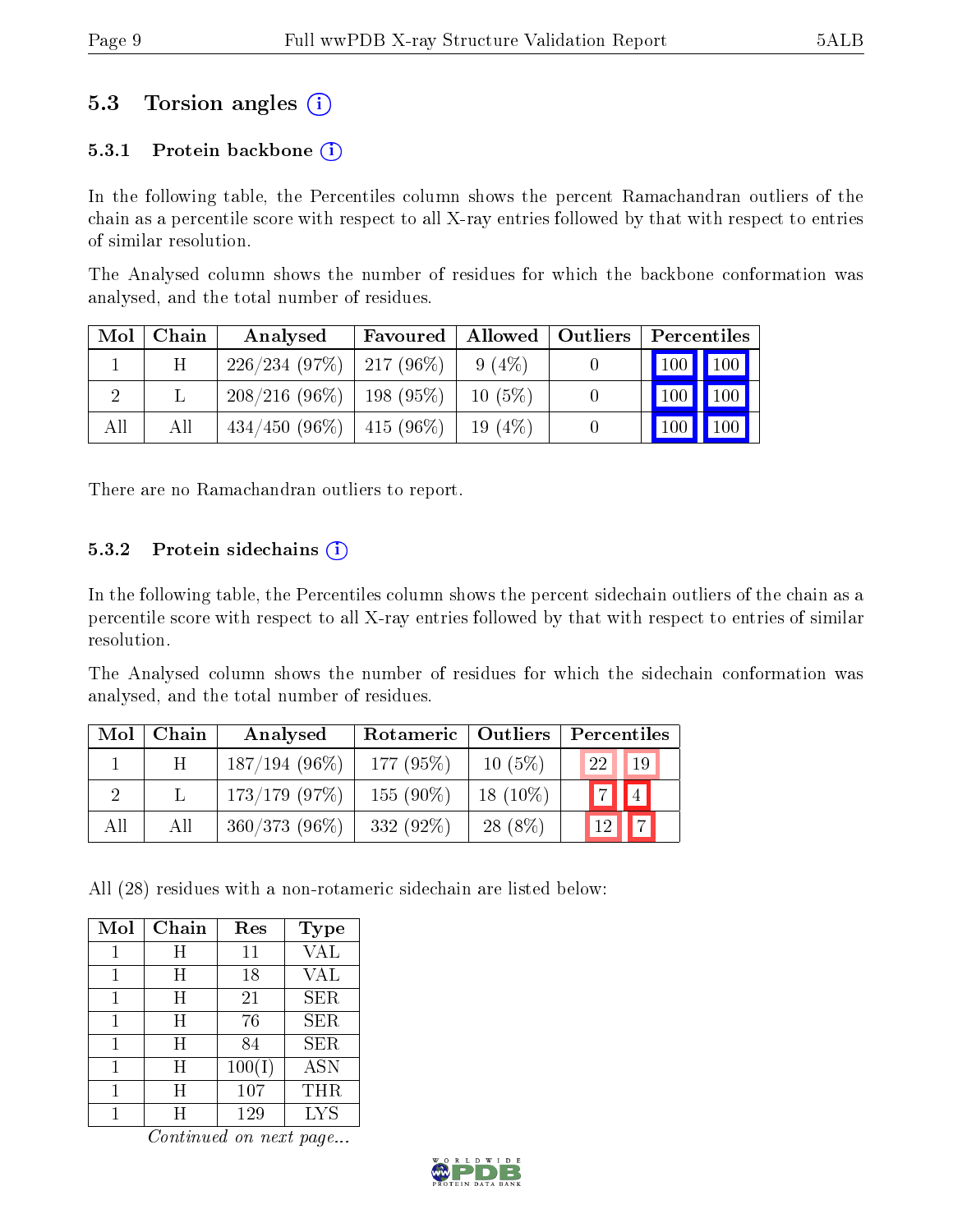| Mol            | Chain                   | Res                | ${\bf \overline{Type}}$ |
|----------------|-------------------------|--------------------|-------------------------|
| $\mathbf{1}$   | $\mathbf H$             | 192                | <b>GLN</b>              |
| $\mathbf{1}$   | H                       | 209                | $\overline{\text{LYS}}$ |
| $\overline{2}$ | $\overline{\mathbf{L}}$ | $\overline{11}$    | <b>VAL</b>              |
| $\overline{2}$ | $\overline{\mathrm{L}}$ | 19                 | <b>VAL</b>              |
| $\overline{2}$ | $\overline{\mathrm{L}}$ | $\overline{20}$    | <b>THR</b>              |
| $\overline{2}$ | $\overline{\mathrm{L}}$ | 22                 | <b>SER</b>              |
| $\overline{2}$ | $\overline{\mathrm{L}}$ | $\overline{24}$    | <b>SER</b>              |
| $\overline{2}$ | $\overline{\mathbf{L}}$ | $\overline{27(B)}$ | <b>ASP</b>              |
| $\overline{2}$ | $\overline{\mathrm{L}}$ | $39\,$             | <b>LEU</b>              |
| $\overline{2}$ | $\overline{\mathrm{L}}$ | $\overline{52}$    | <b>ASN</b>              |
| $\overline{2}$ | $\overline{\mathrm{L}}$ | 60                 | <b>ASP</b>              |
| $\overline{2}$ | $\overline{\mathbf{L}}$ | 66                 | $\overline{\text{LYS}}$ |
| $\overline{2}$ | $\overline{\mathrm{L}}$ | 75                 | <b>ILE</b>              |
| $\overline{2}$ | $\overline{\mathrm{L}}$ | 90                 | $\overline{\text{THR}}$ |
| $\overline{2}$ | $\overline{\text{L}}$   | 97                 | LEU                     |
| $\overline{2}$ | $\overline{\mathbf{L}}$ | 137                | ILE                     |
| $\overline{2}$ | $\overline{\mathrm{L}}$ | 146                | <b>THR</b>              |
| $\overline{2}$ | $\Gamma$                | 164                | <b>THR</b>              |
| $\overline{2}$ | $\Gamma$                | $\overline{1}$ 72  | <b>LYS</b>              |
| $\overline{2}$ | $\overline{\mathrm{L}}$ | 190                | $\overline{\rm{ARG}}$   |

Continued from previous page...

Some sidechains can be flipped to improve hydrogen bonding and reduce clashes. All (5) such sidechains are listed below:

| Mol | Chain | Res | <b>Type</b> |
|-----|-------|-----|-------------|
|     |       | 35  | <b>HIS</b>  |
|     | H     | 171 | <b>GLN</b>  |
|     | H     | 200 | <b>HIS</b>  |
| ٠,  |       | 37  | <b>GLN</b>  |
|     |       | 168 | GL N        |

#### 5.3.3 RNA [O](https://www.wwpdb.org/validation/2017/XrayValidationReportHelp#rna)i

There are no RNA molecules in this entry.

### 5.4 Non-standard residues in protein, DNA, RNA chains (i)

There are no non-standard protein/DNA/RNA residues in this entry.

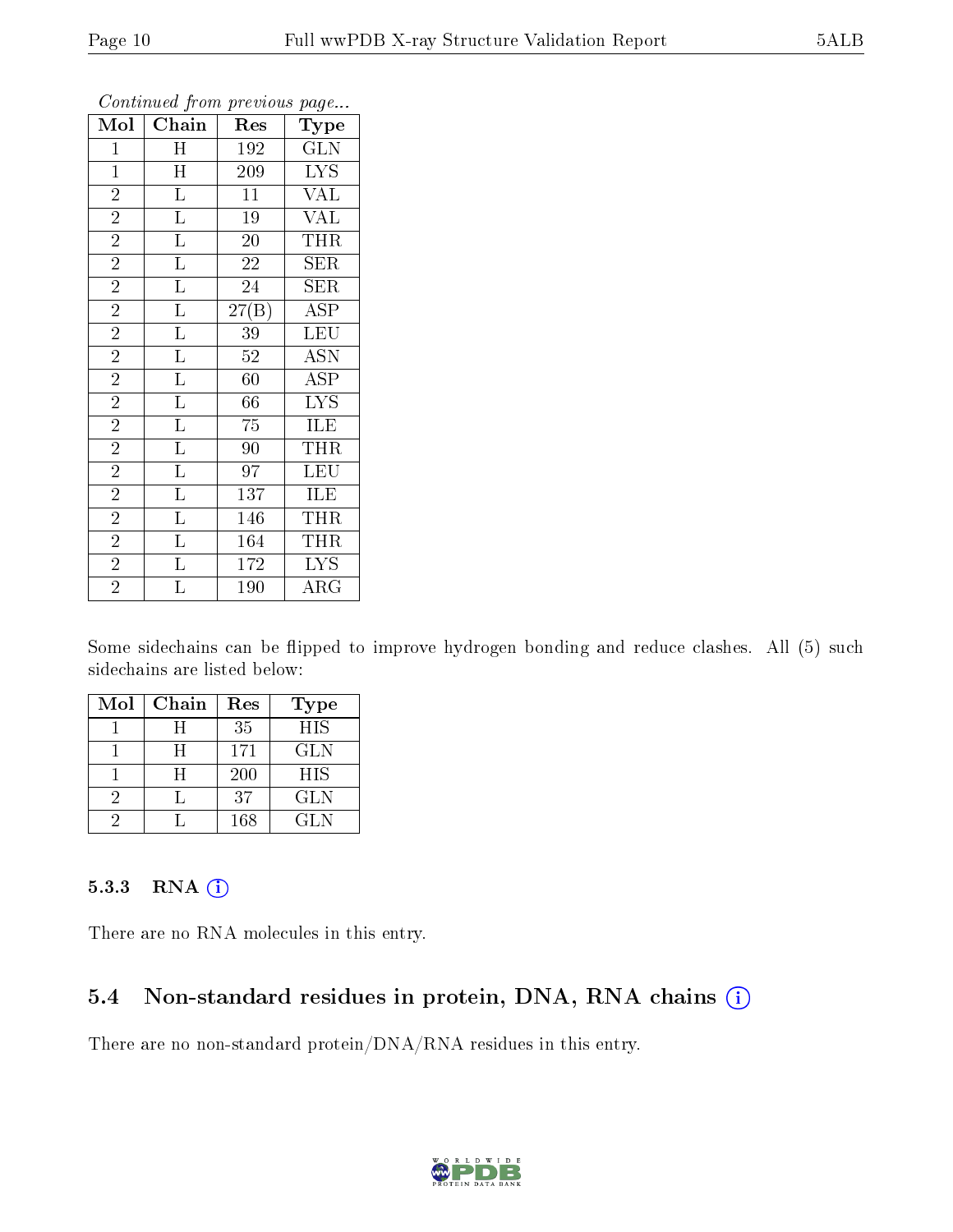#### 5.5 Carbohydrates (i)

There are no carbohydrates in this entry.

### 5.6 Ligand geometry  $(i)$

1 ligand is modelled in this entry.

In the following table, the Counts columns list the number of bonds (or angles) for which Mogul statistics could be retrieved, the number of bonds (or angles) that are observed in the model and the number of bonds (or angles) that are defined in the Chemical Component Dictionary. The Link column lists molecule types, if any, to which the group is linked. The Z score for a bond length (or angle) is the number of standard deviations the observed value is removed from the expected value. A bond length (or angle) with  $|Z| > 2$  is considered an outlier worth inspection. RMSZ is the root-mean-square of all Z scores of the bond lengths (or angles).

| $\operatorname{Mol}$ |     | Type   Chain   Res   Link |      |        |            | Bond lengths |                                        |          | Bond angles |                                                        |
|----------------------|-----|---------------------------|------|--------|------------|--------------|----------------------------------------|----------|-------------|--------------------------------------------------------|
|                      |     |                           |      |        |            |              | Counts   RMSZ $\vert \#  Z  > 2 \vert$ |          |             | $\vert$ Counts $\vert$ RMSZ $\vert \#  Z  > 2$ $\vert$ |
|                      | TIQ |                           | 1210 | $\sim$ | 36, 40, 40 | 0.79         | 2(5%)                                  | 37,58,58 | 1.32        | $\mid$ $5 \ (13\%) \mid$                               |

In the following table, the Chirals column lists the number of chiral outliers, the number of chiral centers analysed, the number of these observed in the model and the number defined in the Chemical Component Dictionary. Similar counts are reported in the Torsion and Rings columns. '-' means no outliers of that kind were identified.

|     |                      | Mol   Type   Chain   Res   Link   Chirals | Torsions                     | $\mathbf{Rings}$ |
|-----|----------------------|-------------------------------------------|------------------------------|------------------|
| TIQ | $\pm$ 1210 $\vert$ - | <b>Contract Contract</b>                  | $\frac{4/16/41/41}{9/5/5/5}$ |                  |

All (2) bond length outliers are listed below:

| $\text{Mol}$ |      | $\vert$ Chain $\vert$ Res $\vert$ Type $\vert$ Atoms | $\mathbf{Z}$ | $\mid$ Observed( $\AA$ ) $\mid$ Ideal( $\AA$ ) |      |
|--------------|------|------------------------------------------------------|--------------|------------------------------------------------|------|
|              | 1210 | $TIO$ $C26-N25$ $-2.61$                              |              | .45                                            | 1.49 |
|              | 1210 | $TIQ$   C14-C12   -2.10                              |              | 1.48                                           |      |

All (5) bond angle outliers are listed below:

| Mol | Chain | Res  | Type | Atoms                                             |         | Observed $(°)$ | Ideal $(°)$ |
|-----|-------|------|------|---------------------------------------------------|---------|----------------|-------------|
| 3   |       | 1210 | TIQ  | $C22-C7-N6$                                       | $-4.15$ | 117.36         | 120.81      |
| 3   |       | 1210 | TIQ  | C11-C12-C14                                       | $-2.96$ | 116.55         | 122.24      |
| 3   |       | 1210 | TIQ  | $C5-N42-C41$                                      | $-2.45$ | 111.94         | 115.32      |
| 3   |       | 1210 | TIQ. | N8-C7-N6                                          | 2.27    | 123.71         | 118.90      |
| २   |       | 1210 | TIO  | C <sub>21</sub> -C <sub>14</sub> -C <sub>12</sub> | 2.25    | 124.34         | 120.01      |

There are no chirality outliers.

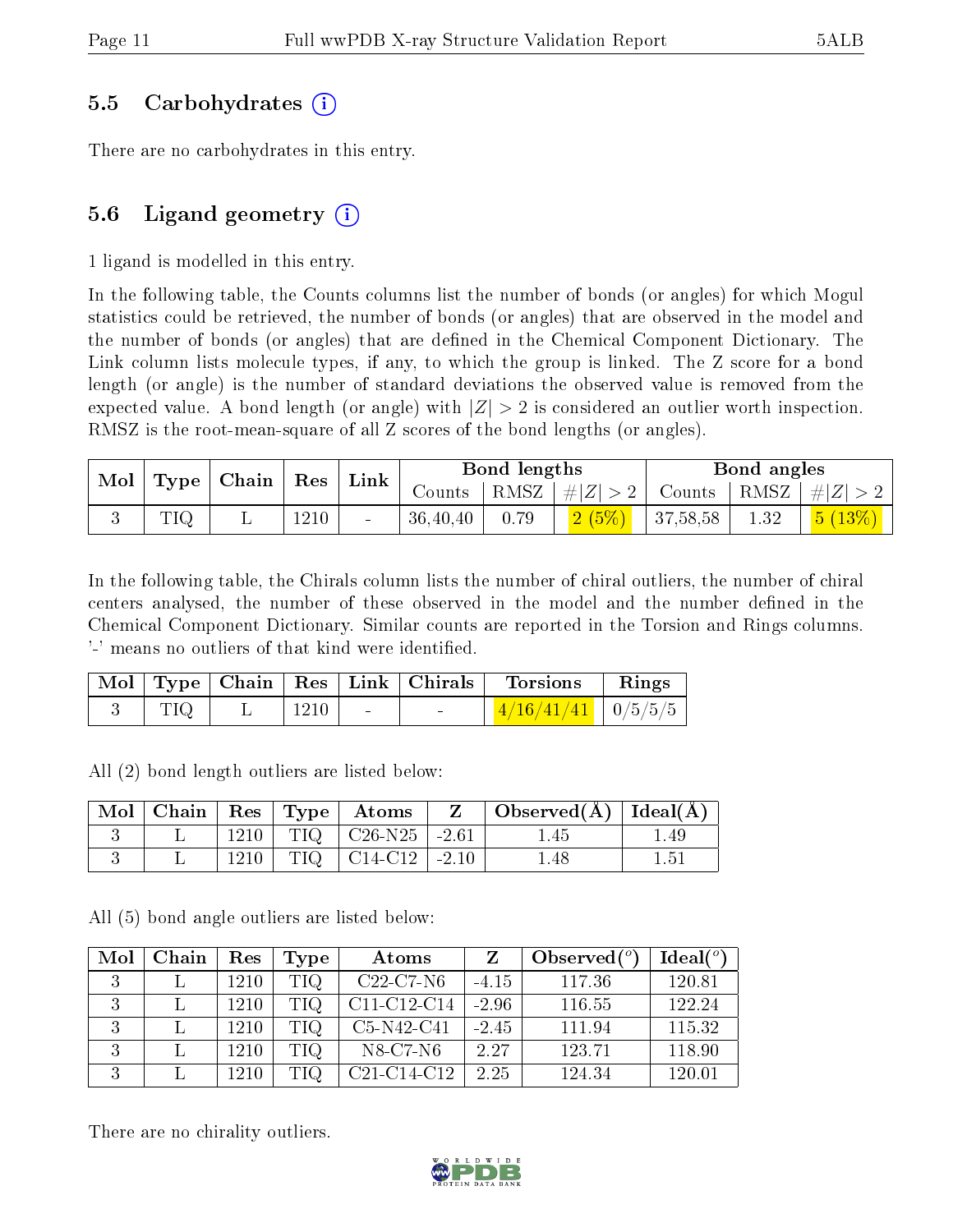| Mol | Chain | Res  | Type       | Atoms           |
|-----|-------|------|------------|-----------------|
|     |       | 1210 | <b>TIQ</b> | N6-C7-N8-C9     |
|     |       | 1210 | <b>TIQ</b> | $C22-C7-N8-C9$  |
|     |       | 1210 | <b>TIQ</b> | C33-C32-O31-C29 |
|     |       | 1210 | TIQ        | O31-C32-C33-O34 |

All (4) torsion outliers are listed below:

There are no ring outliers.

1 monomer is involved in 1 short contact:

|  |  | Mol   Chain   Res   Type   Clashes   Symm-Clashes |
|--|--|---------------------------------------------------|
|  |  |                                                   |

The following is a two-dimensional graphical depiction of Mogul quality analysis of bond lengths, bond angles, torsion angles, and ring geometry for all instances of the Ligand of Interest. In addition, ligands with molecular weight > 250 and outliers as shown on the validation Tables will also be included. For torsion angles, if less then 5% of the Mogul distribution of torsion angles is within 10 degrees of the torsion angle in question, then that torsion angle is considered an outlier. Any bond that is central to one or more torsion angles identified as an outlier by Mogul will be highlighted in the graph. For rings, the root-mean-square deviation (RMSD) between the ring in question and similar rings identified by Mogul is calculated over all ring torsion angles. If the average RMSD is greater than 60 degrees and the minimal RMSD between the ring in question and any Mogul-identified rings is also greater than 60 degrees, then that ring is considered an outlier. The outliers are highlighted in purple. The color gray indicates Mogul did not find sufficient equivalents in the CSD to analyse the geometry.

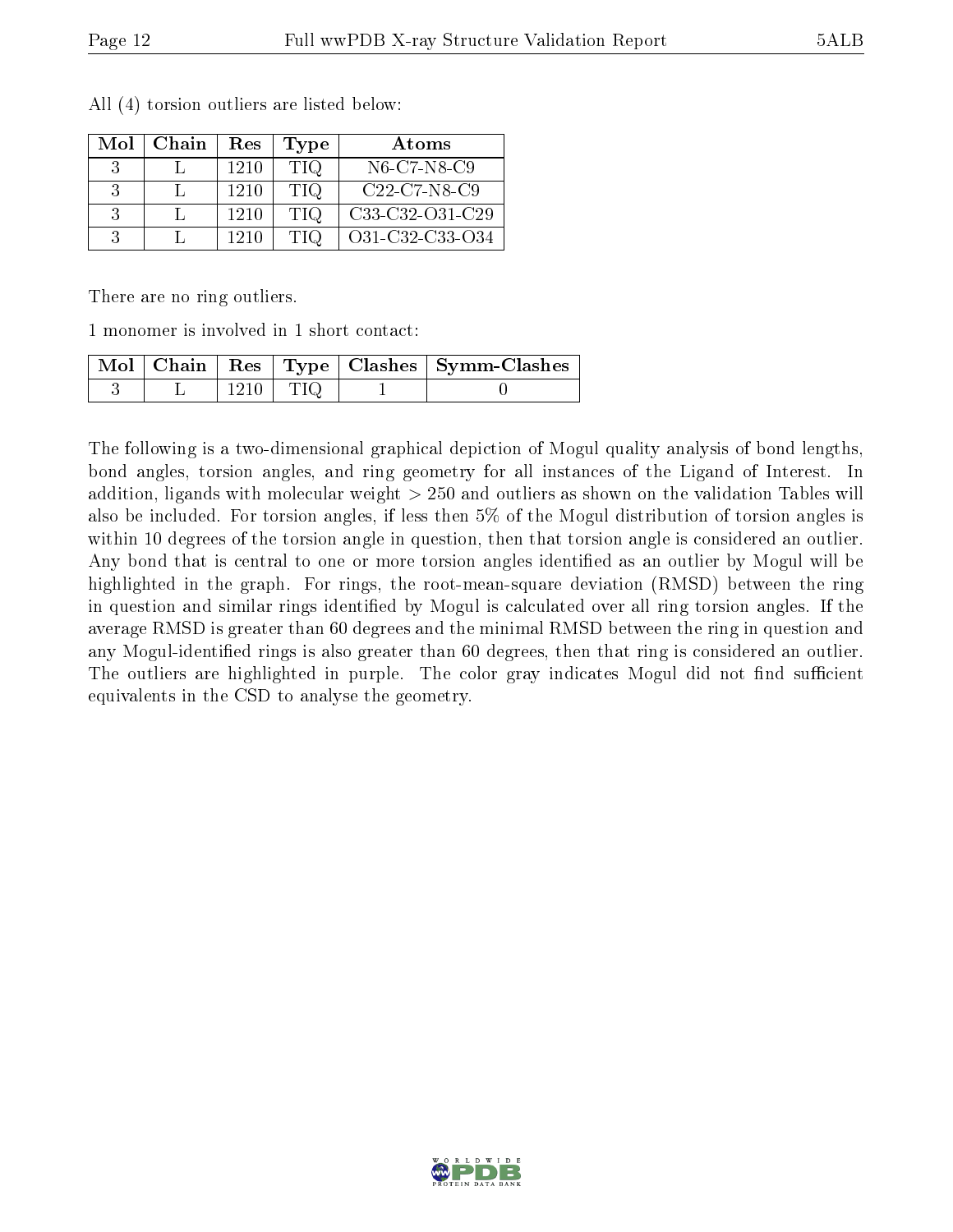

### 5.7 [O](https://www.wwpdb.org/validation/2017/XrayValidationReportHelp#nonstandard_residues_and_ligands)ther polymers (i)

There are no such residues in this entry.

### 5.8 Polymer linkage issues (i)

There are no chain breaks in this entry.

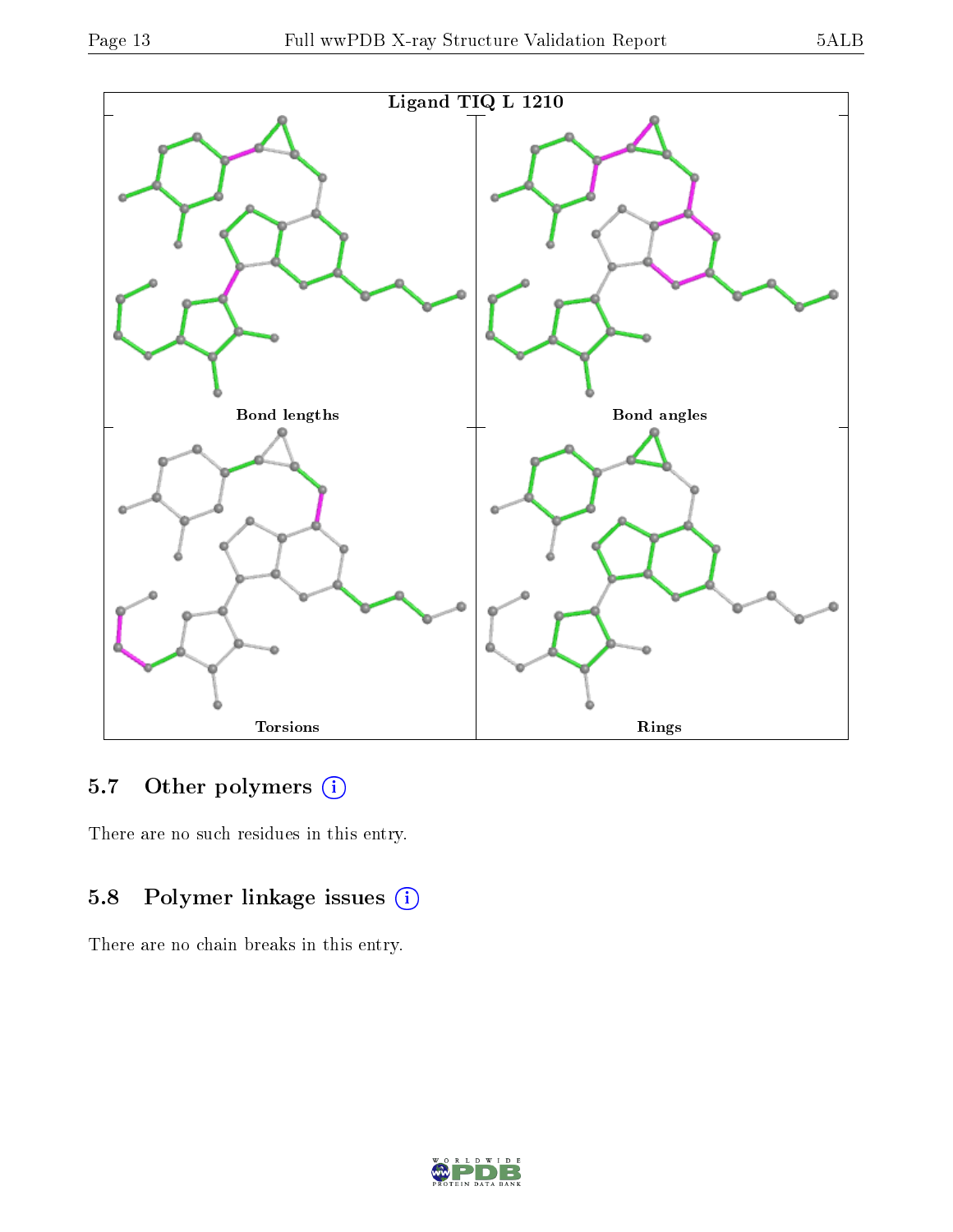## 6 Fit of model and data  $\left( \cdot \right)$

### 6.1 Protein, DNA and RNA chains (i)

In the following table, the column labelled  $#RSRZ>2'$  contains the number (and percentage) of RSRZ outliers, followed by percent RSRZ outliers for the chain as percentile scores relative to all X-ray entries and entries of similar resolution. The OWAB column contains the minimum, median,  $95<sup>th</sup>$  percentile and maximum values of the occupancy-weighted average B-factor per residue. The column labelled  $Q < 0.9$  lists the number of (and percentage) of residues with an average occupancy less than 0.9.

| Mol | Chain | Analysed     | ${ <\hspace{-1.5pt}{\mathrm{RSRZ}} \hspace{-1.5pt}>}$ | # $RSRZ>2$                       |  | $OWAB(A^2)$                  | $\rm Q\textcolor{black}{<}0.9$ |
|-----|-------|--------------|-------------------------------------------------------|----------------------------------|--|------------------------------|--------------------------------|
|     | H     | 228/234(97%) | 0.09                                                  | $2(0\%)$ 84 88                   |  | 27, 37, 55, 73               |                                |
|     |       | 210/216(97%) | 0.27                                                  | $5(2\%)$<br>59 67 1              |  | $\vert 31, 48, 66, 74 \vert$ |                                |
| All | All   | 438/450(97%) | 0.18                                                  | 72 <b>   </b> 77    <br>$7(1\%)$ |  | 27, 43, 63, 74               |                                |

All (7) RSRZ outliers are listed below:

| Mol | Chain | Res | Type       | <b>RSRZ</b> |
|-----|-------|-----|------------|-------------|
| 2   |       | 75  | ILE        | 3.6         |
| 2   |       | 80  | ALA        | 3.0         |
| 2   |       | 188 | <b>SER</b> | 2.8         |
| 2   |       | 108 | <b>GLY</b> | 2.3         |
|     | H     | 191 | <b>THR</b> | 2.3         |
| 2   |       | 12  | <b>SER</b> | 2.1         |
|     |       | 75  | THR        | 2.0         |

### 6.2 Non-standard residues in protein, DNA, RNA chains (i)

There are no non-standard protein/DNA/RNA residues in this entry.

#### 6.3 Carbohydrates (i)

There are no carbohydrates in this entry.

### 6.4 Ligands  $(i)$

In the following table, the Atoms column lists the number of modelled atoms in the group and the number defined in the chemical component dictionary. The B-factors column lists the minimum, median,  $95<sup>th</sup>$  percentile and maximum values of B factors of atoms in the group. The column labelled  $Q< 0.9$ ' lists the number of atoms with occupancy less than 0.9.